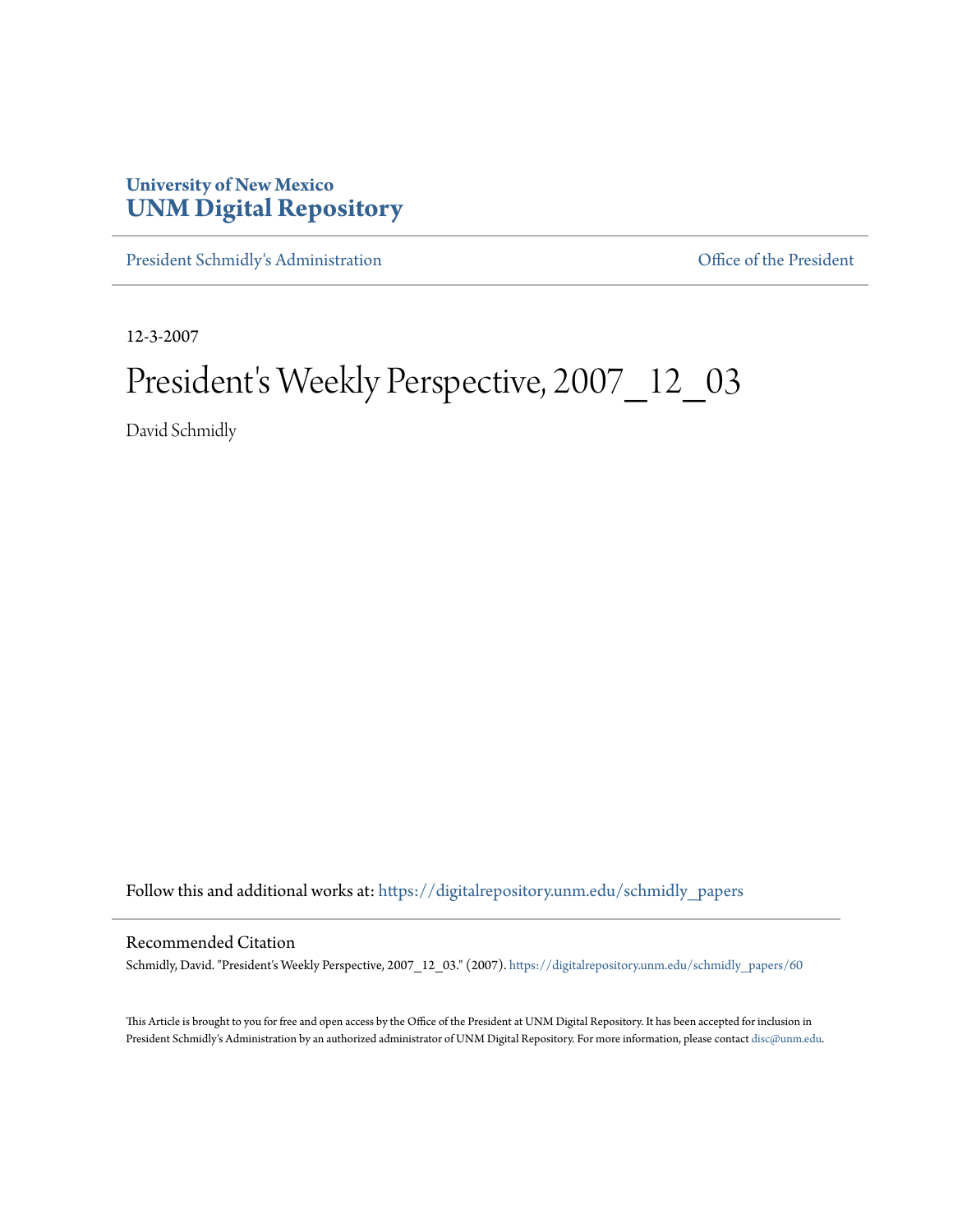### **Monday Morning Message December 3, 2007**

#### Good morning.

We start the week with a task that will help ensure your paychecks will be timely and correct. The Banner HR/Payroll project is presenting the second and final sneak preview of LoboWeb this week. If you are on UNM's payroll, I encourage you to log on to view your paystub, benefit and deduction information, leave balances and more. It is an excellent opportunity to review your information and familiarize yourself with the features of Banner before we go live with the new HR/Payroll system in January. Please visit the HR website at http://hr.unm.edu for more information.

Congratulations to Lobo seniors Cody Kase and Vince Natali who've been named to ESPN: The Magazine's Academic All-America first and second teams, respectively. It's the first time two UNM players have earned the honor in the same season. Kase is also only the third two-time Academic All-American in program history. Good job! We're proud of both of you.

Governor Richardson's Higher Education Summit is this week at the Embassy Suites Hotel, west of UNM on Lomas at 1000 Woodward Place NE. The opening session is tomorrow morning, followed by a number of sessions through Wednesday at noon. Several of our UNM colleagues are presenting on issues ranging from campus safety to digital media. So please visit the NM Higher Education website at [http://hed.state.nm.gov](http://hed.state.nm.gov/) for the latest on this conference.

I'm joining Executive VP for Health Sciences Dr. Paul Roth and UNM Cancer Center Director Dr. Cheryl Willman at a signing ceremony today with the M.D. Anderson Cancer Center that will create a powerful research alliance to combat inflammatory breast cancer. This is a significant partnership and signals the UNM Cancer Center's rightful place among the best in the nation.

The UNM Board of Regents will meet this Thursday, and the main item on the agenda is approval of the 2007/08 Institutional Bond Issue. I keep talking about the importance of this bond issue because its major focus is classroom renovation and improvement as well as renovations to University Stadium and the Pit. With Regents approval, the projects can go forward. Watch UNM Today for stories detailing the projects.

Also during this busy week, higher education will have a hearing before the Legislative Finance Committee in Santa Fe. This is when the Council of University Presidents will advocate for our agreed-upon general priorities like a 5% compensation increase, doubling of funding for state work study and a zero tuition credit. In the weeks to come, we'll be telling you more about UNM's specific legislative priorities.

It is already the beginning of December and high time for you to turn in your United Way pledge. We say Giving Makes Life Better and that's what United Way is all about – building a stronger community by making it easier for us to help each other. You can designate your gift to any nonprofit human service organization, including faith-based organizations and a number of programs at UNM. Another way to help is through your annual gift to the United Way Community Fund, which makes it possible to fund over 70 programs providing numerous services to the community. Also, an important thing to remember is that 100% of what you give goes to the programs you designate. There's a lot more you can learn about UNM and United Way at <http://unitedway.unm.edu/>.